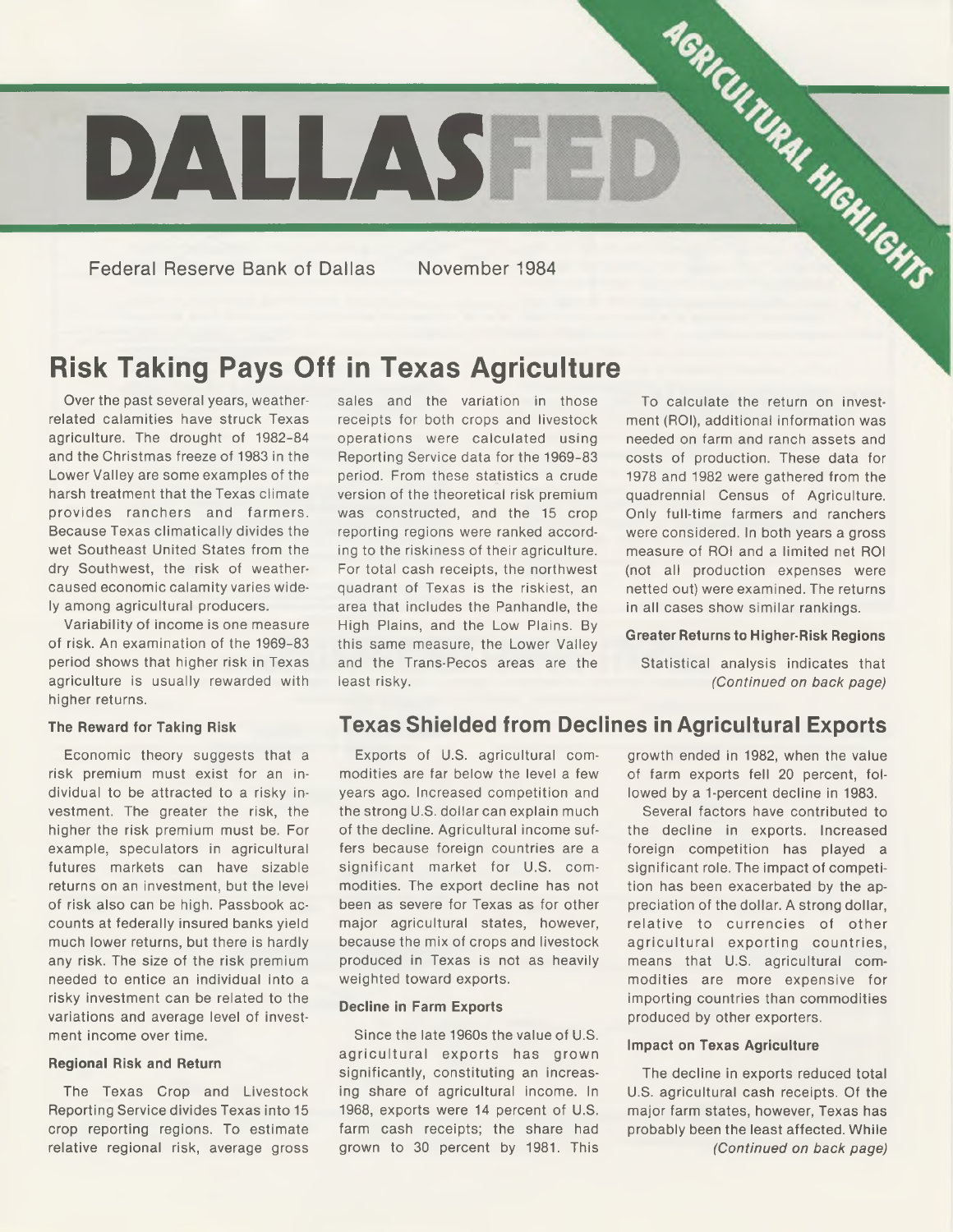## **PRIME INDICATORS OF THE TEXAS AGRICULTURAL ECONOMY**



## **ELEVENTH DISTRICT AGRICULTURAL LOANS**

Bankers report whether the variable is "greater," "the same," or "less" than a year ago. Percent reporting "greater" or "less" are depicted below.

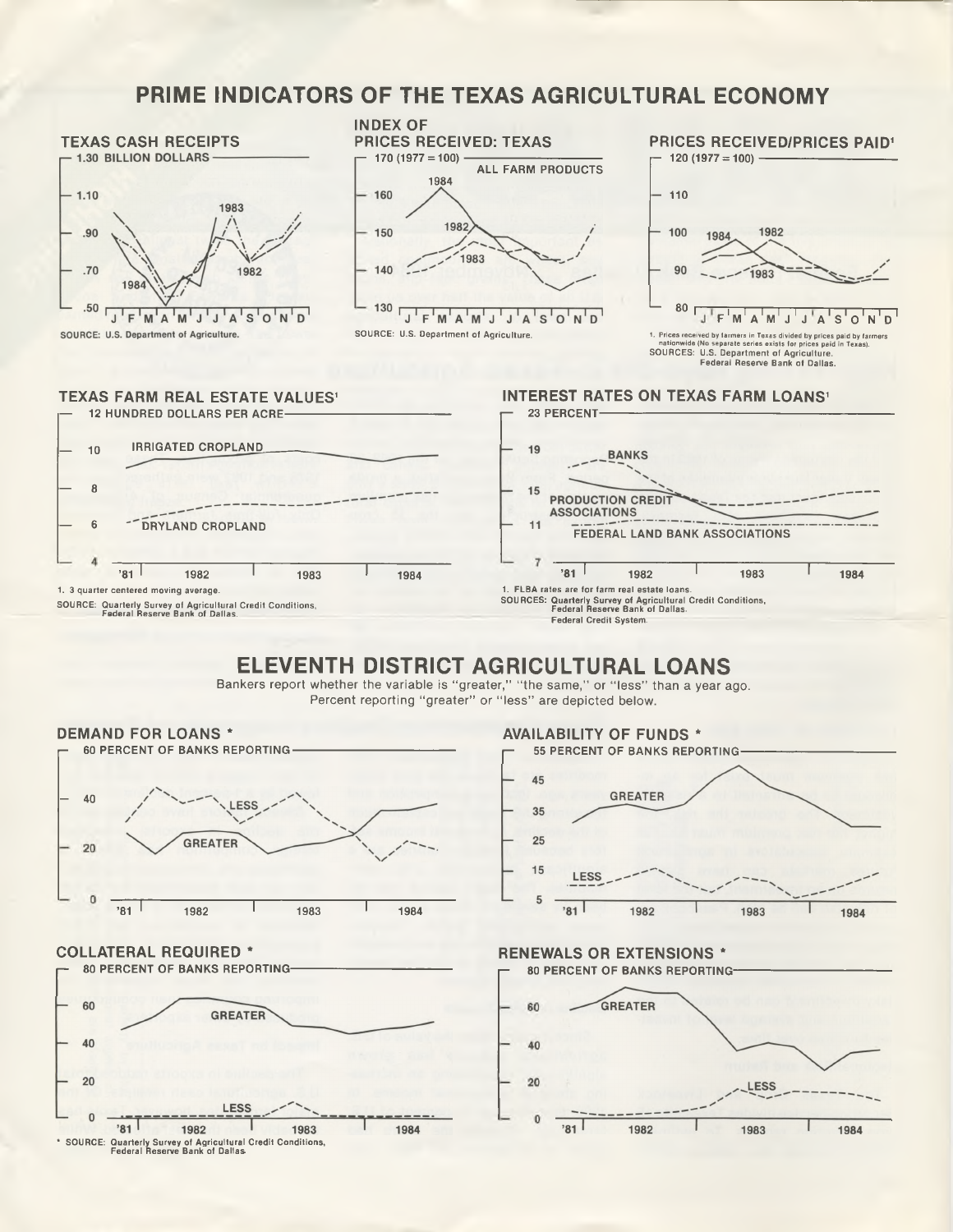## **AGRICULTURAL BRIEFS**

Interest rates and land values steady, more cattle, no citrus

- Interest rates on agricultural loans by Eleventh District banks varied little during the third quarter of 1984. Agricultural operating loans hovered around 14.8 percent, unchanged from the second quarter. Most operating loans have variable-rate provisions. Thus, recent interest rate declines in national credit markets should show up quickly in agricultural loan rates.
- Average land values in the District also stayed fairly constant during the July-September period. The average adjusted values for District dry cropland, irrigated cropland, and ranchland held near \$779, \$1,019, and \$618 per acre, respectively. Land values in drought areas continued to decline in the third quarter of 1984. In the Rolling Plains, for example, the fall in thirdquarter land values ranged from 3.6 percent for irrigated cropland to 4.4 percent for ranchland.
- The drought that has plagued Texas still lingers. Droughts are measured by evapotranspiration (plant needs), soil moisture recharge, and runoff. The Palmer index (PI) includes all three and is a good indicator of climatic

drought. It reveals that portions of South Texas bounded roughly by Del Rio, San Antonio, Corpus Christi, and McAllen are in moderate drought conditions. The PI also shows that an area of long-term drought is pushing out of western Oklahoma into the eastern Panhandle.

- Texas cattlemen are steering the national fed beef market with their marketing plans. Texas fed beef producers are planning to increase their marketings 25 percent in the fourth quarter of 1984. Total planned U.S. fed cattle marketings for the October-December period are up 5 percent from the same period last year. Without Texas, the national intentions are down slightly. Many of these marketings seem to reflect herd liquidation, raising questions about future beef supplies.
- The citrus crop of oranges and grapefruit, normally produced in great abundance in the Lower Rio Grande Valley, will be tiny. The Christmas freeze of 1983 caused so much damage that regular crop forecasts are not being made.

## **TEXAS COMMODITY MARKET PRICES**











#### GRAIN SORGHUM